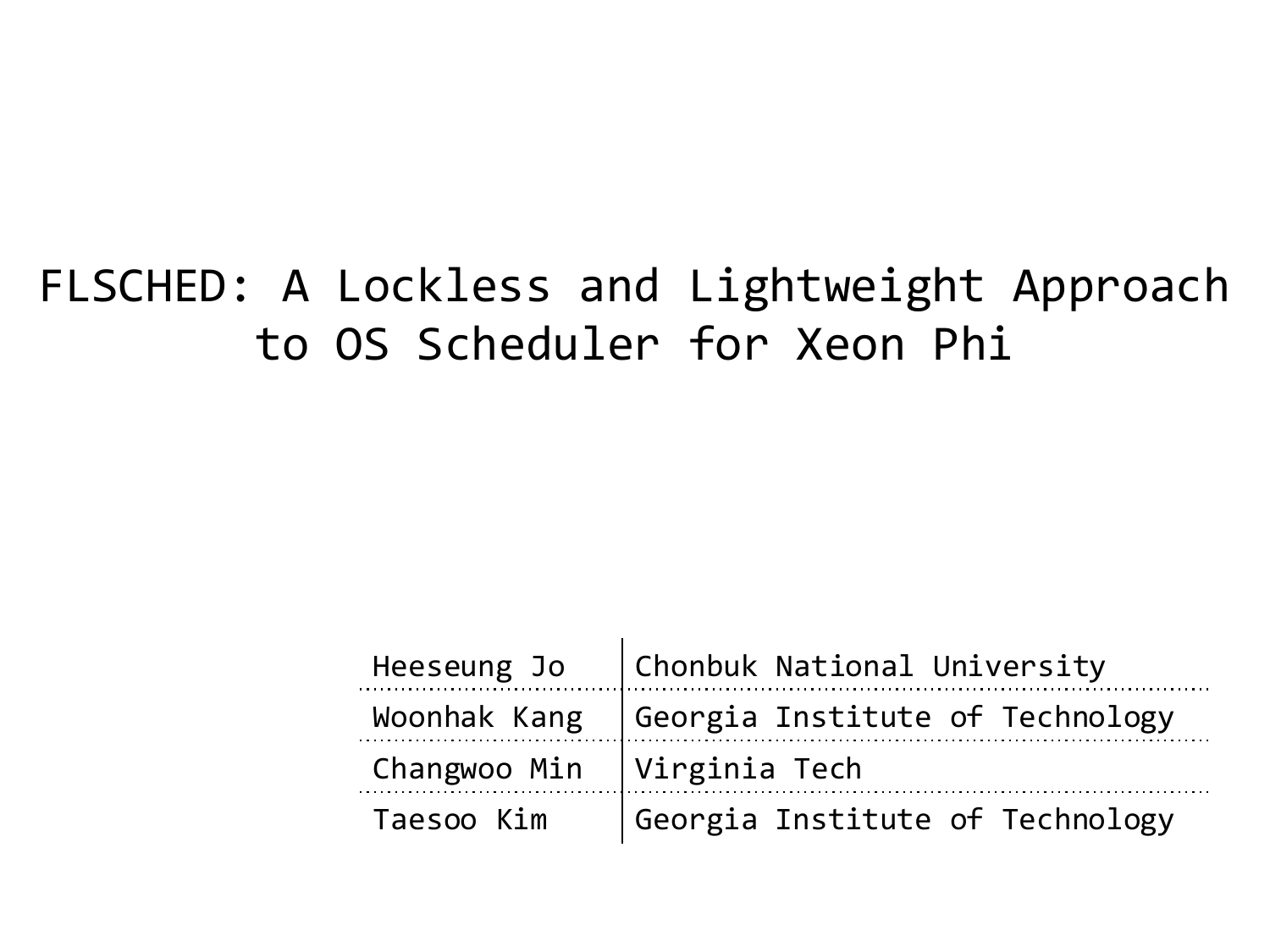Growth of Manycore Processors

- Processor manufacturers have increased the number of cores
- Manycore processors are now prevalent
	- in all types of computing devices
	- include mobile devices, servers and h/w accelerators
- Intel Xeon Phi has up to **76 cores, 304 threads**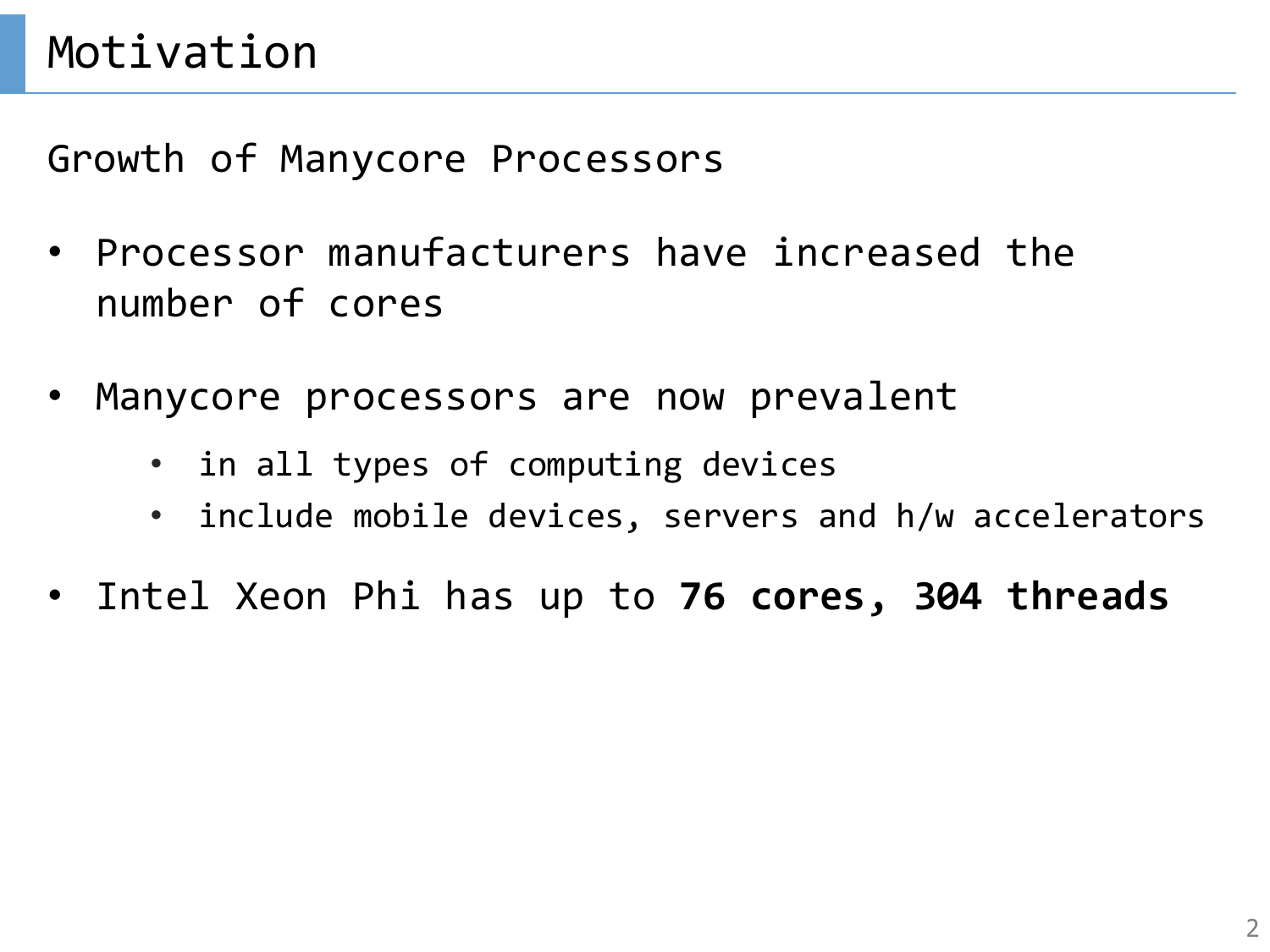#### Intel Xeon Processors vs. Xeon Phi Processors

|                     | <b>Xeon Processors</b>                        | Xeon Phi Processors |  |  |
|---------------------|-----------------------------------------------|---------------------|--|--|
| Cores               | Up to 24 cores                                | Up to 76 cores      |  |  |
| Threads             | Up to 48 threads                              | Up to 304 threads   |  |  |
| Vector<br>Registers | 16 * 512-bit registers 32 * 512-bit registers |                     |  |  |

- 3.17x more cores
- 6.33x more threads
- 2x more registers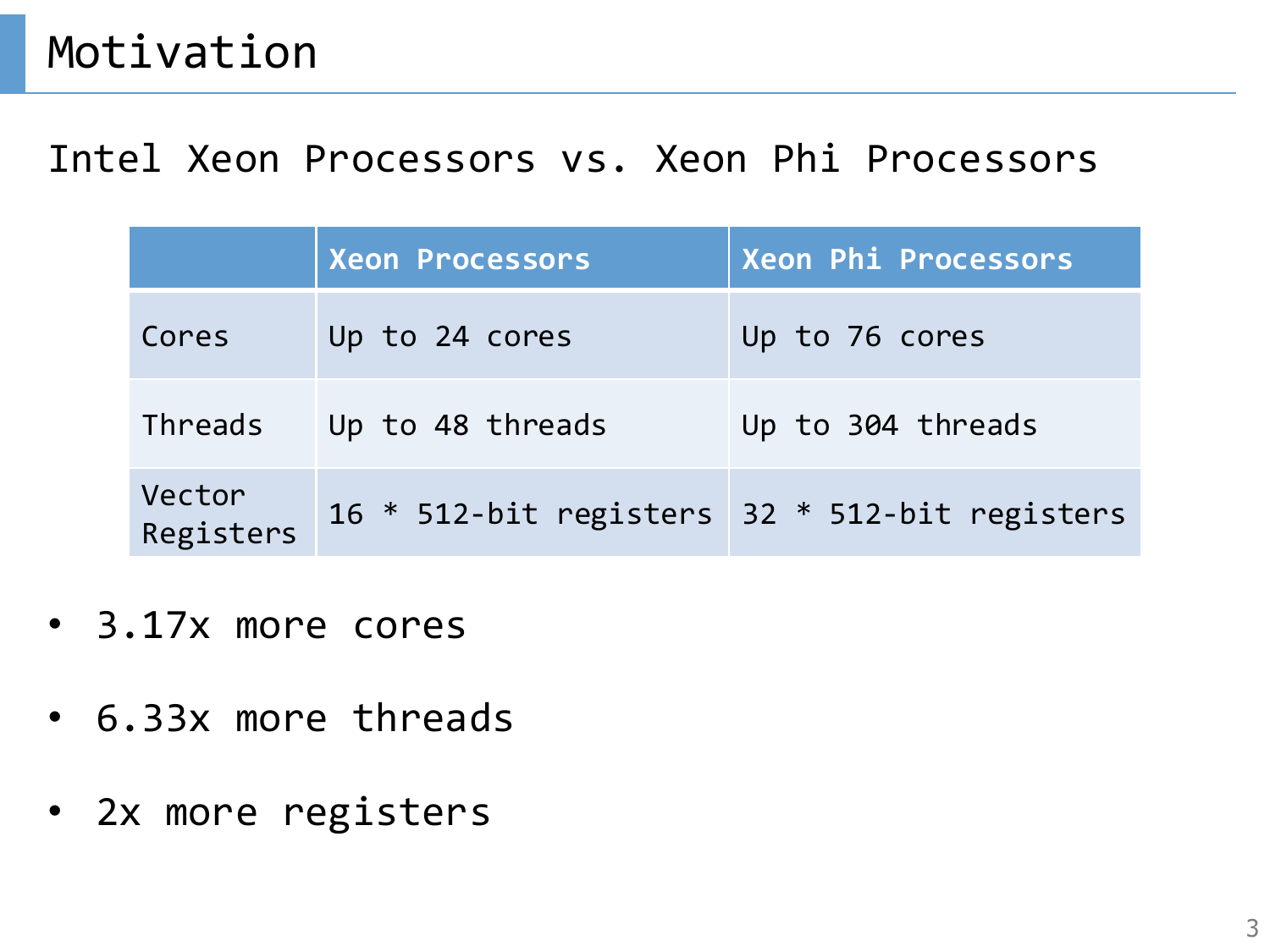- When CFS scheduler was introduced, **4-core**  servers were dominant in datacenters
- Now, **32-core** servers are standard in data centers
- Moreover, **more than 100 cores** are becoming popular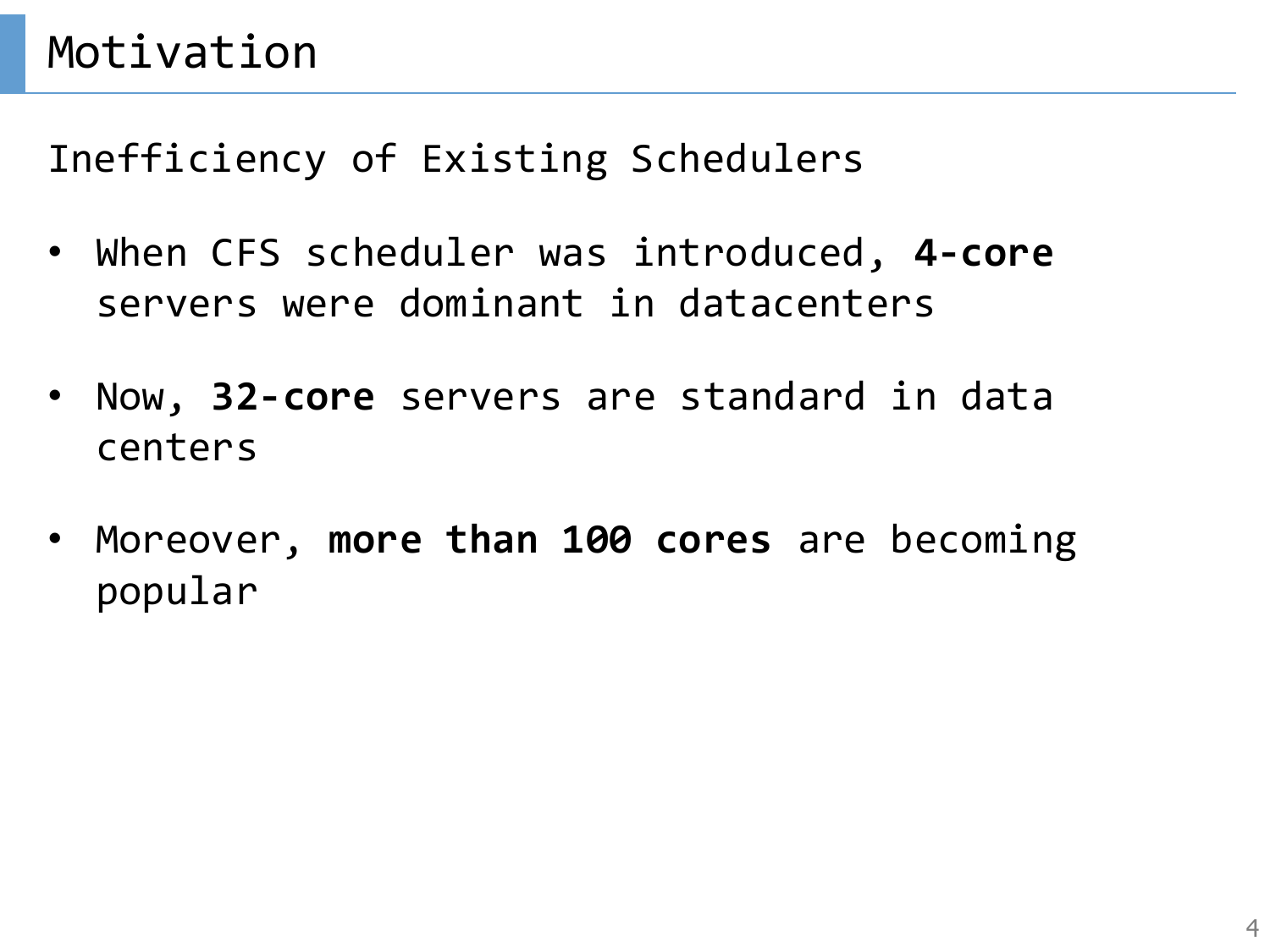- The revolution of OS schedulers is **slow** to follow up emerging manycore processors
	- They have various lock primitives
	- Frequent context switches
	- But, these are less important in manycore processors like Xeon Phi
- **Due to these issues, we propose the new OS scheduler, FLSCHED**
	- Lockless design
	- Less context switches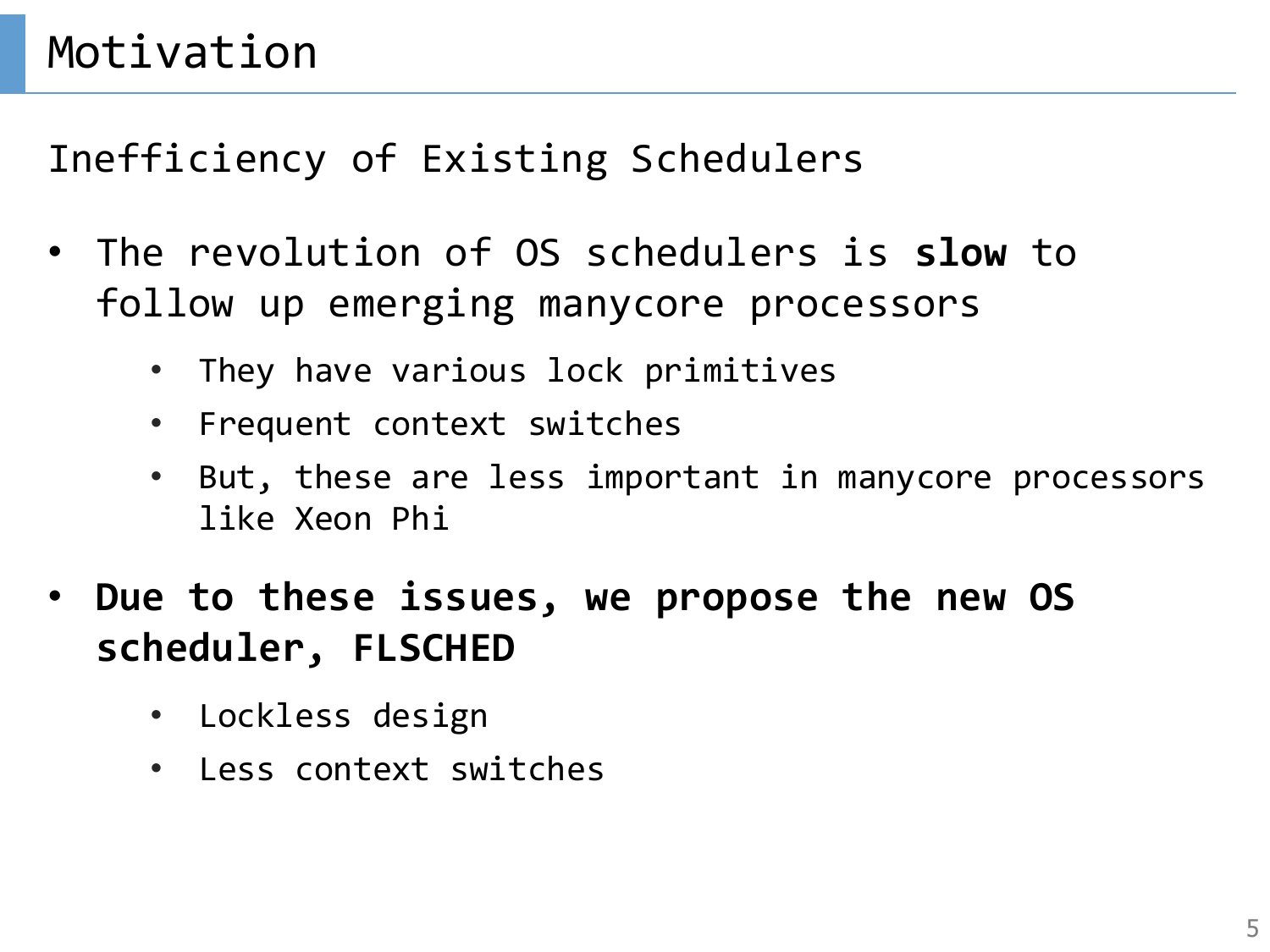- Hackbench on a Xeon Phi
- Frequent context switches  $\rightarrow$  slower

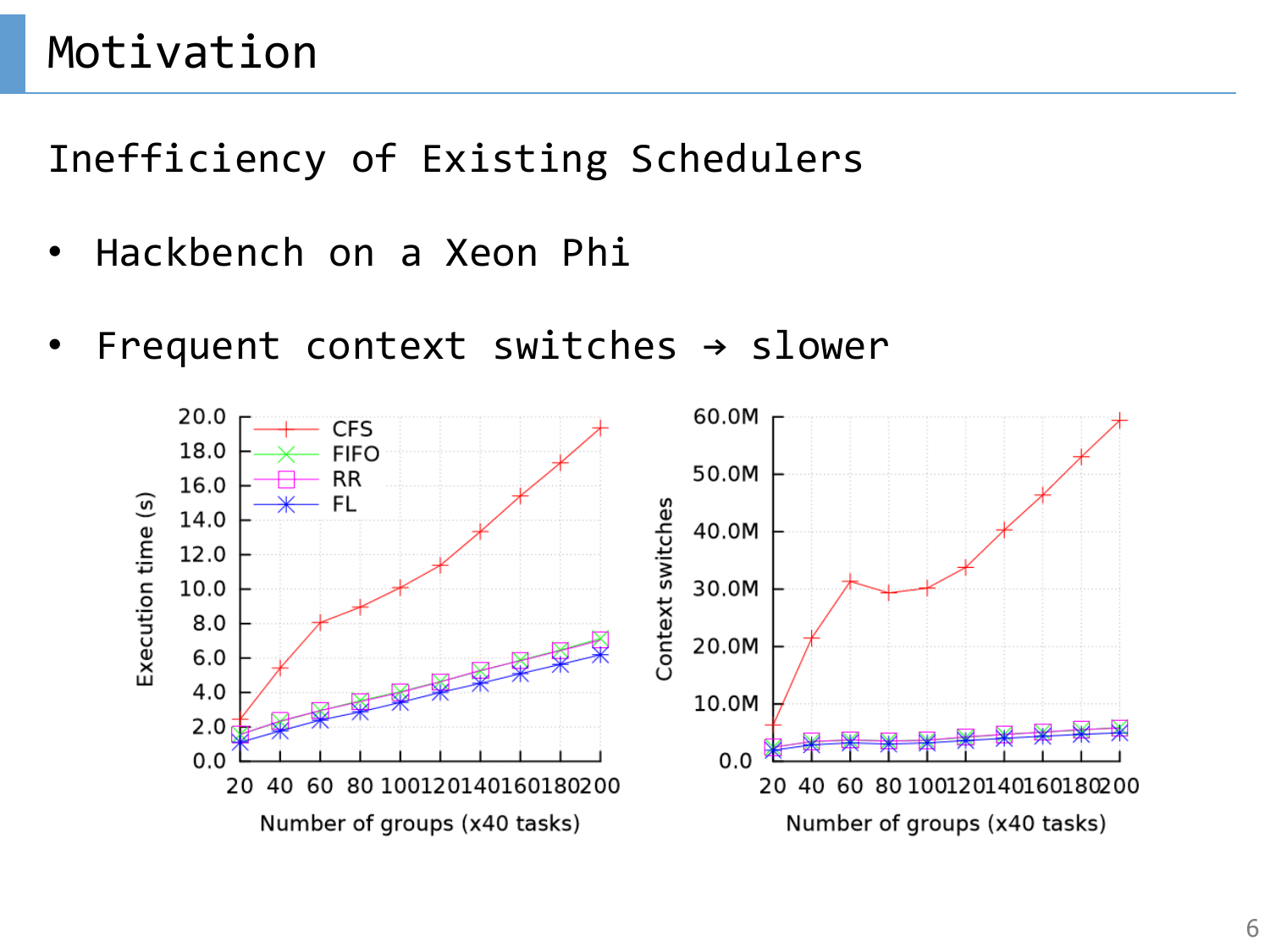- Comparison on NAS Parallel Benchmark
- Locks in the schedulers degrade the performance

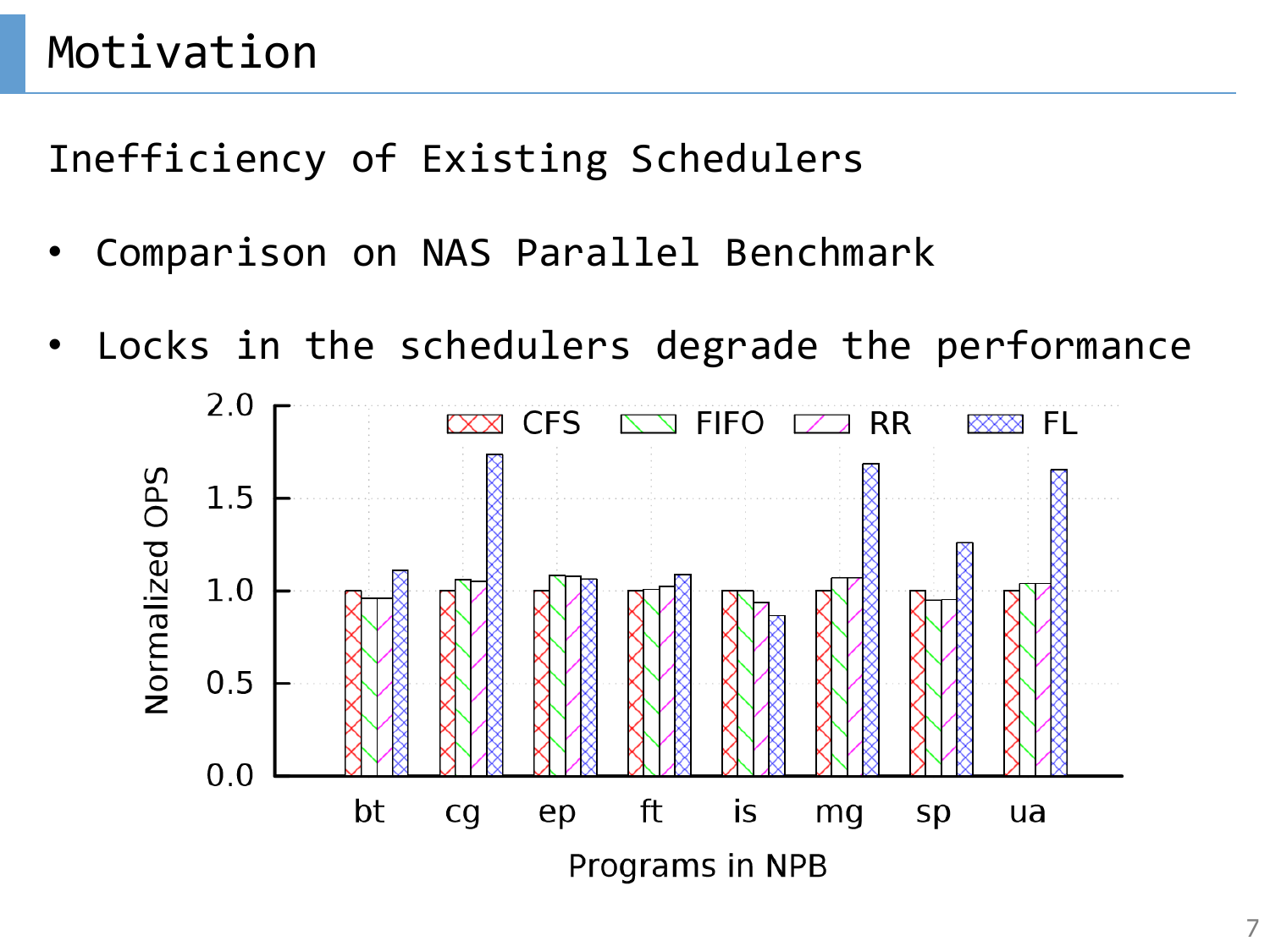#### FLSCHED

- Feather-Like Scheduler
- Designed for manycore processors
	- like Intel Xeon Phi
- Lockless design
- Minimizing the number of context switches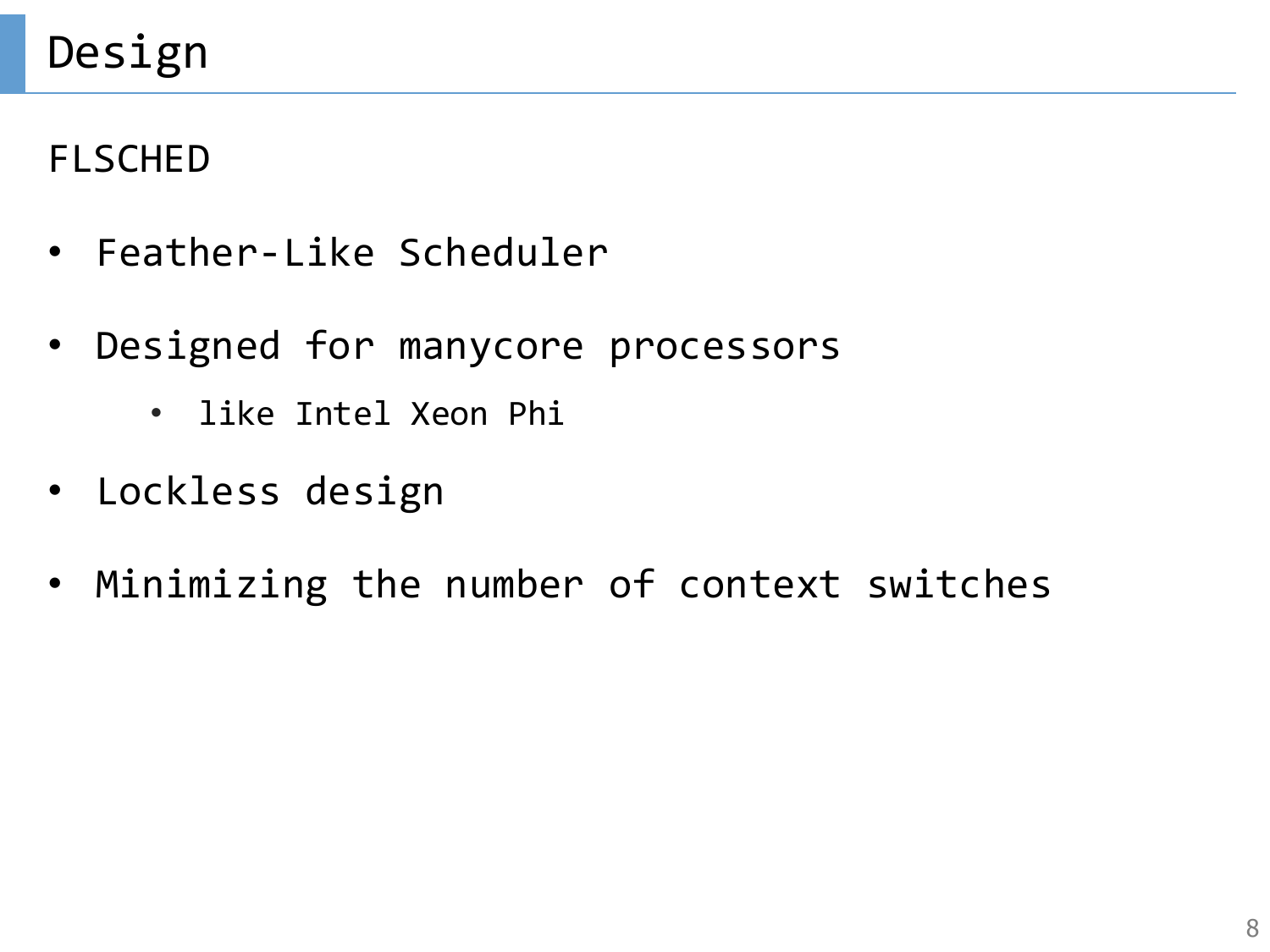# Design

#### Locklessness

| <b>Lock types</b>         | <b>CORE</b> | <b>CFS</b> | <b>FIFO/RR</b> | FL |
|---------------------------|-------------|------------|----------------|----|
| raw_spin_lock             | 16          |            | 12             |    |
| raw_spin_lock_irq/irqsave | 13          |            |                |    |
| rcu_read_lock             | 14          |            |                |    |
| spin_lock                 |             |            |                |    |
| spin_lock_irq/irqsave     | 12          |            |                |    |
| read_lock                 | 3           |            |                |    |
| read_lock_irq/irqsave     |             |            |                |    |
| mutex_lock                | 6           |            |                |    |
| Total                     | 65          |            | 15             |    |

- Core scheduler code includes highest number of locks
- FLSCHED is **implemented without locks in itself**
	- by restructuring and optimizing the mechanisms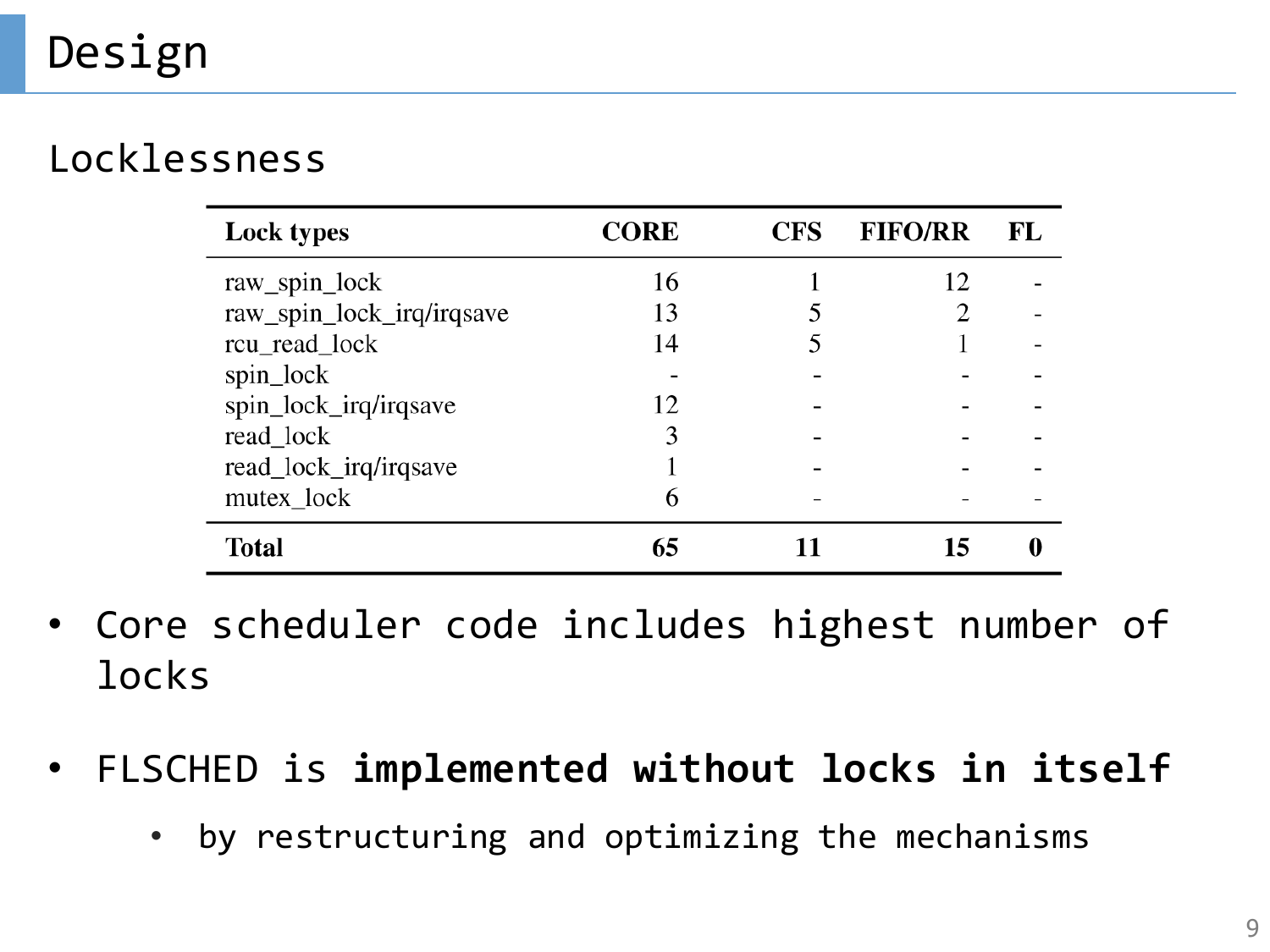Locklessness: Comparing to RR

- 2 locks are for the runtime statistics
	- It is NOT critical to make scheduling decisions on Xeon Phi
- 5 locks are to balance the load of cores
	- FLSCHED doesn't use periodic load balance
- 8 locks are used for bandwidth control mechanism
	- It is not important features for Xeon Phi
- Now, We removed 15 locks
	- Since Xeon Phi processors are mostly used for HPC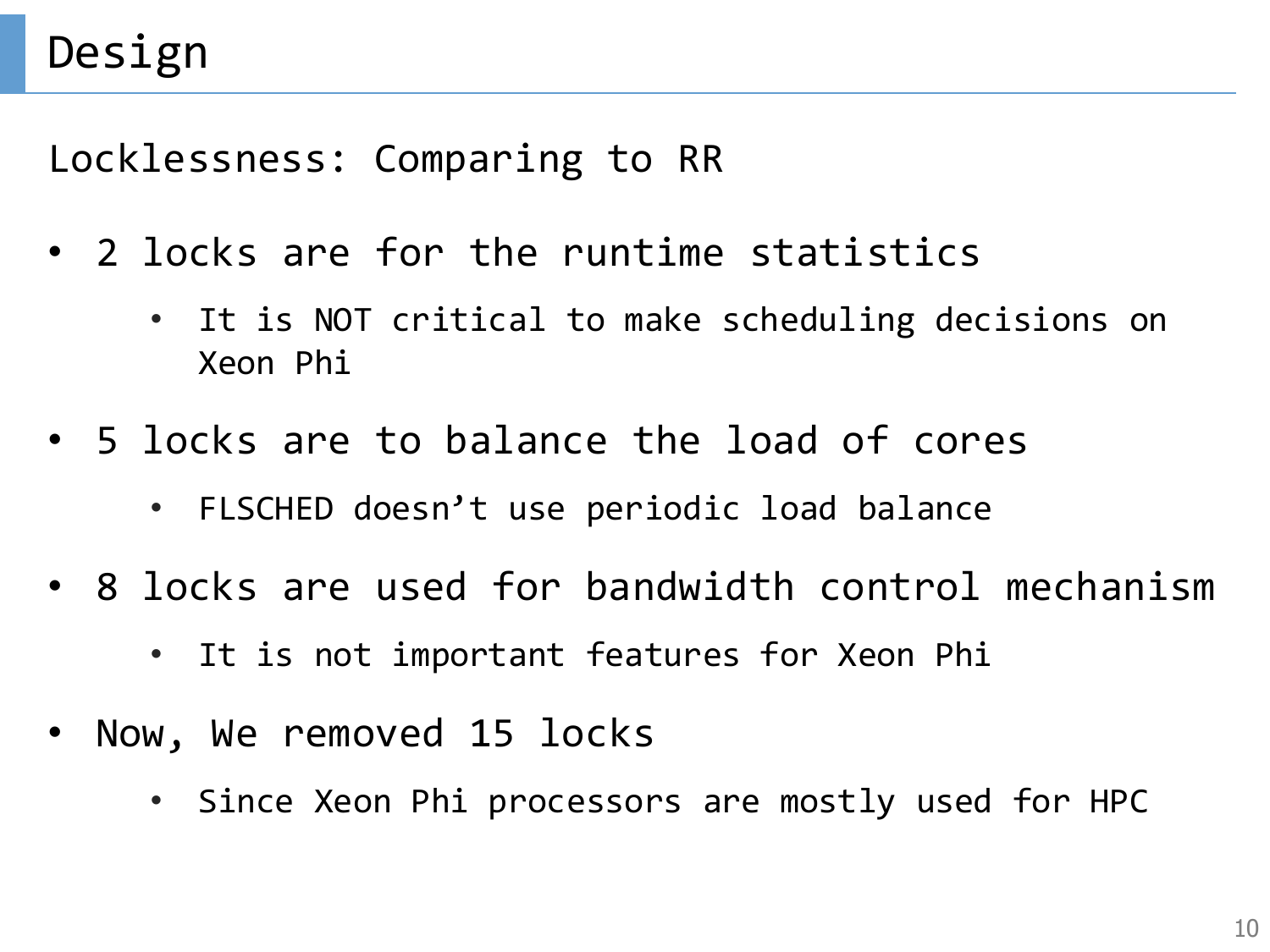Less Context Switches

- FLSCHED delays all settings of the reschedule flag to avoid context switches as many as possible
- Computation throughput is MORE important than responsiveness, and fairness
	- Since Xeon Phi processors are mostly used for HPC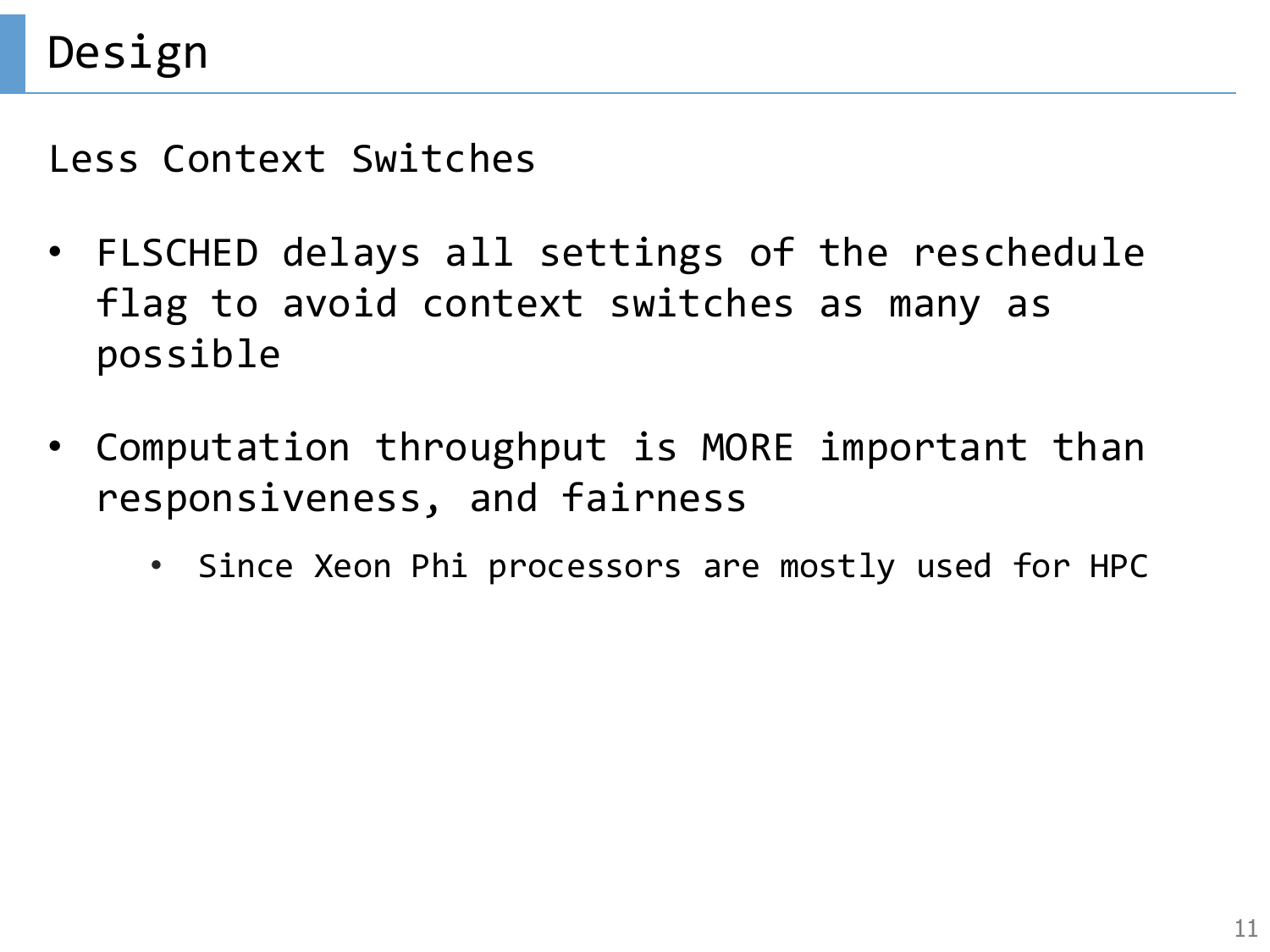Less Context Switches

- Most of preemption is incurred by priority
	- Priority preemption is NOT crucial for Xeon Phi
- FLSCHED does not immediately perform preemption
	- Instead, FLSCHED moves the location of tasks in runqueues and performs normal task switches in later term
	- Since Xeon Phi processors are mostly used for HPC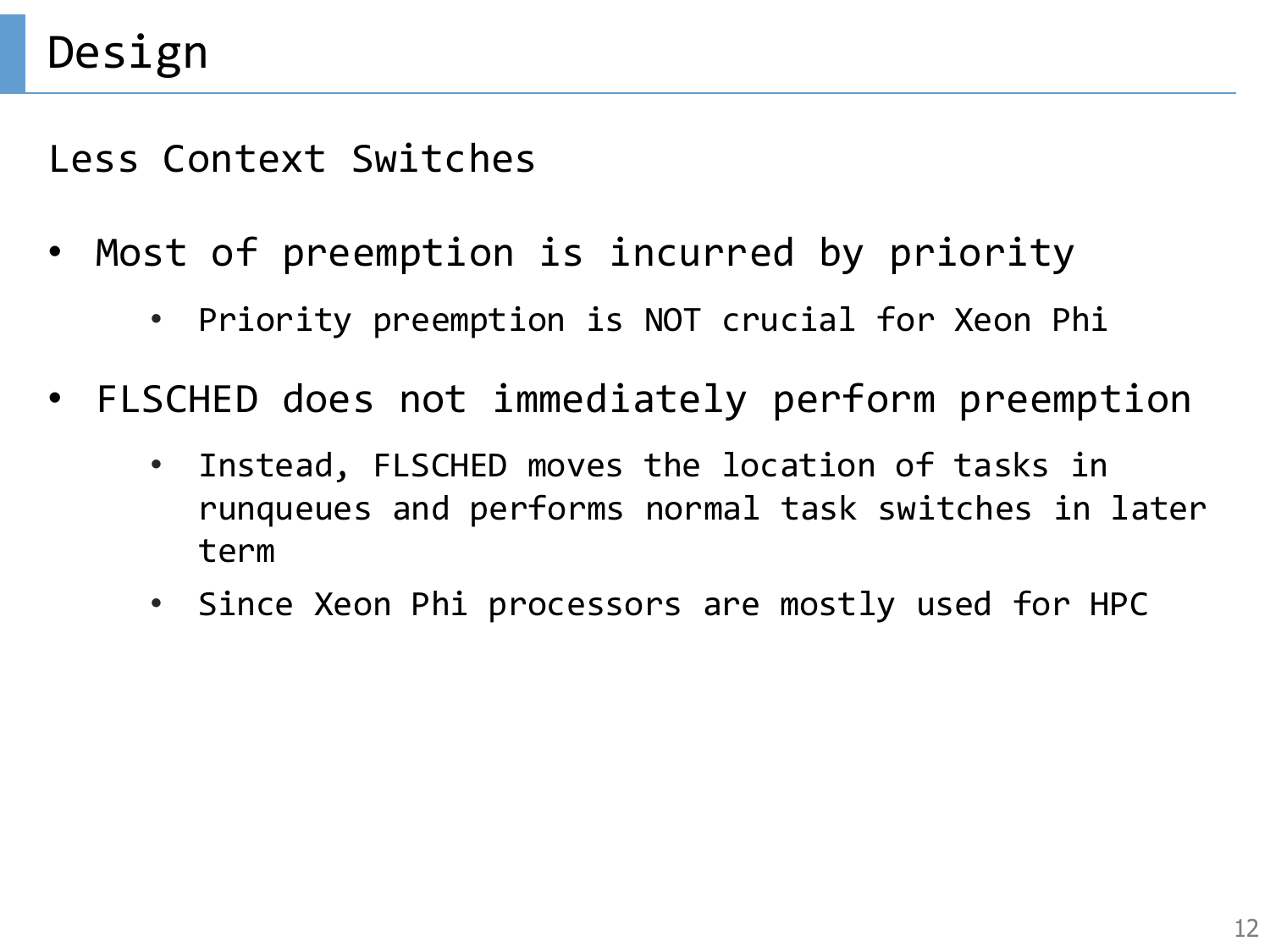Faster and efficient scheduling decision

- Scheduling information updates are minimized
	- To make scheduler faster and more efficient
- Remove "update\_curr\_fair" function
	- It takes very short time
	- But it is called huge number of times with a spinlock
	- It can be non-negligible overhead in manycore processors
- Instead, FLSCHED works based on a given time slice with RR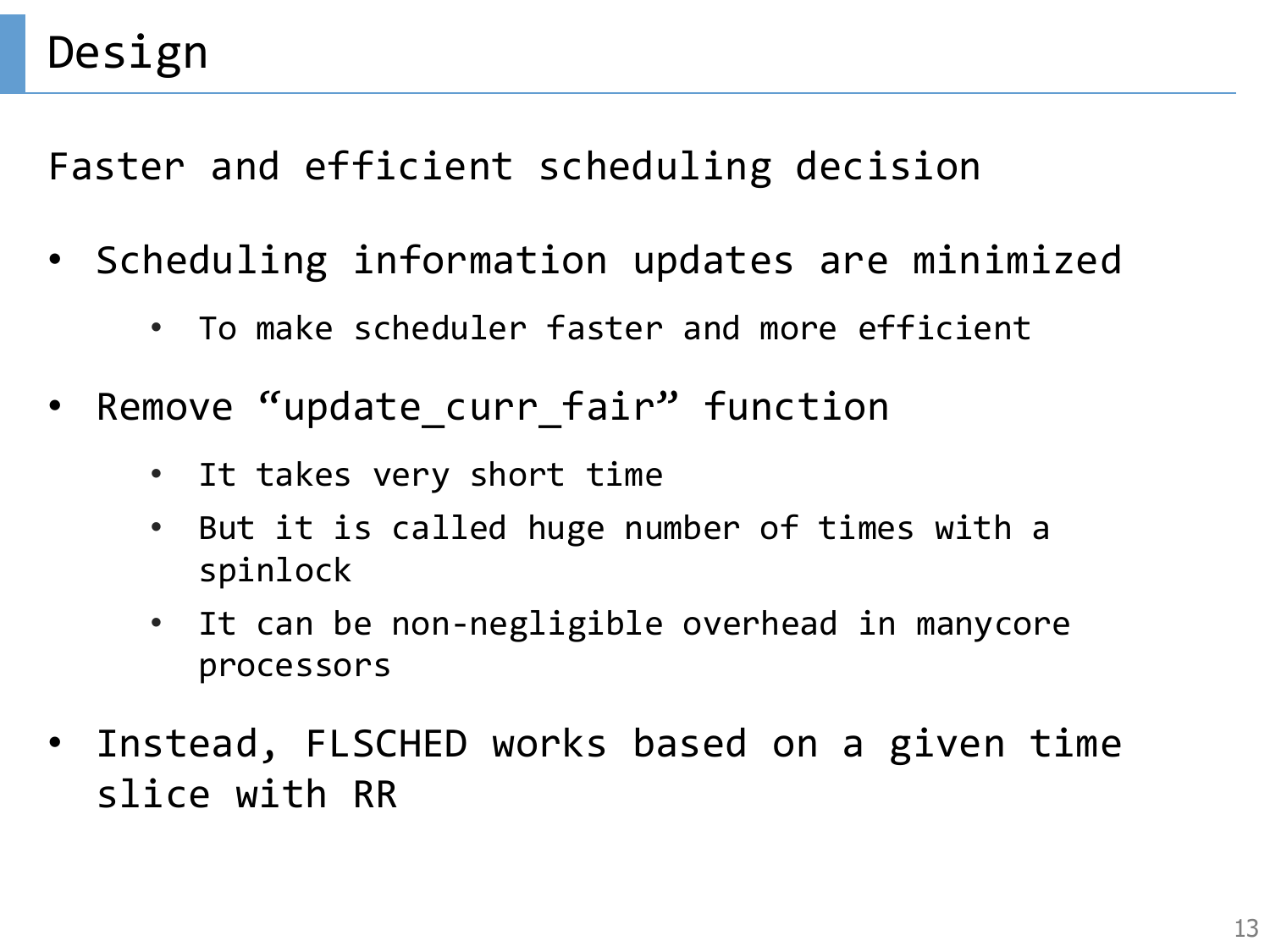Faster and efficient scheduling decision

- FLSCHED does not provide 3 scheduling features:
	- Control groups
	- Group scheduling
	- Autogroup scheduling
- These are considered NOT important features for manycore systems like Xeon Phi
	- To get the great performance improvement, sometimes we have to yield small things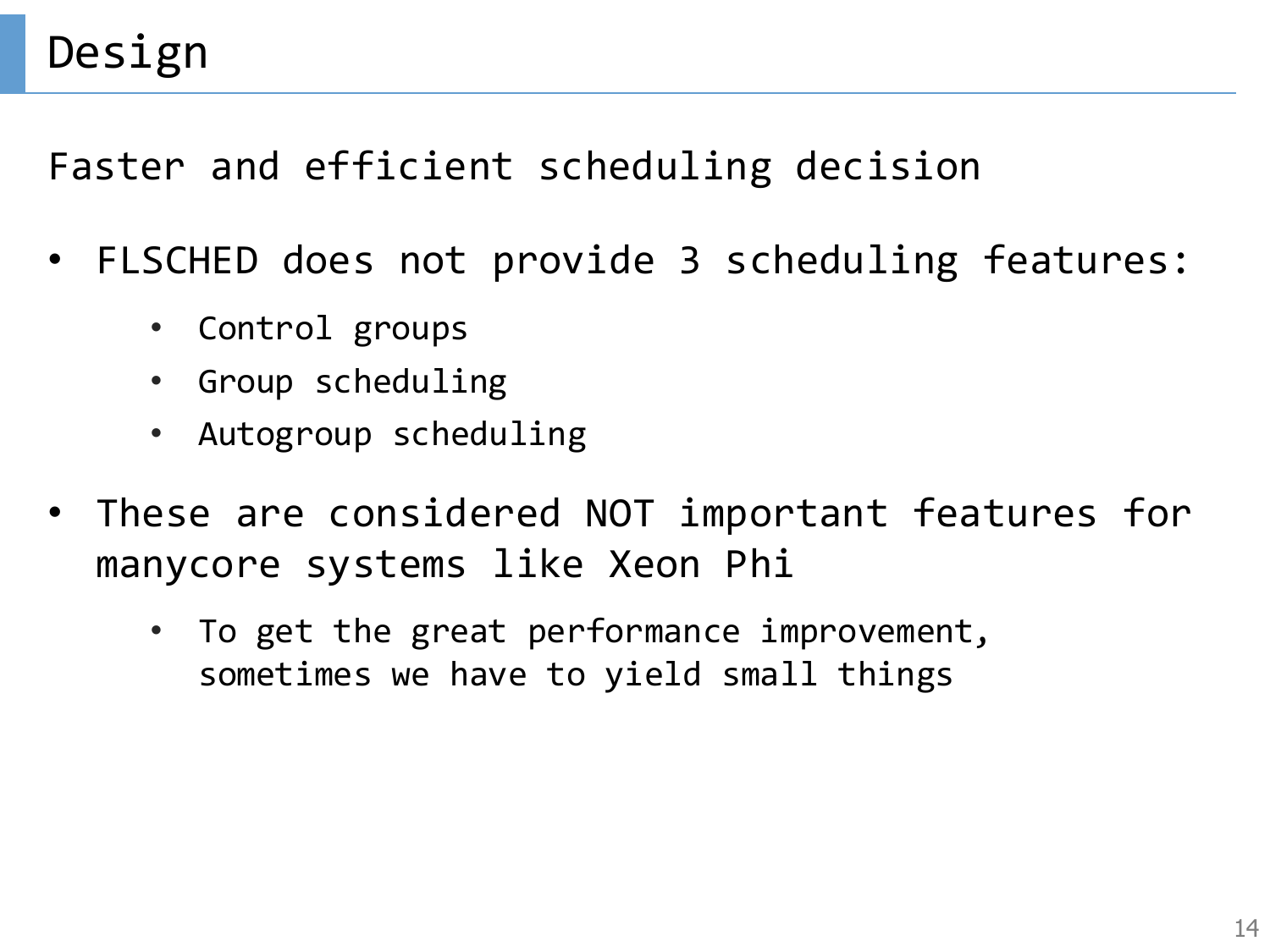## Evaluation

Evaluation Environments

- Intel Xeon E5-2699
	- 18 cores
	- 36 threads
- 64 GB main memory
- Intel Xeon Phi 31S1P
	- 57 cores
	- 228 threads
	- 8 GB internal memory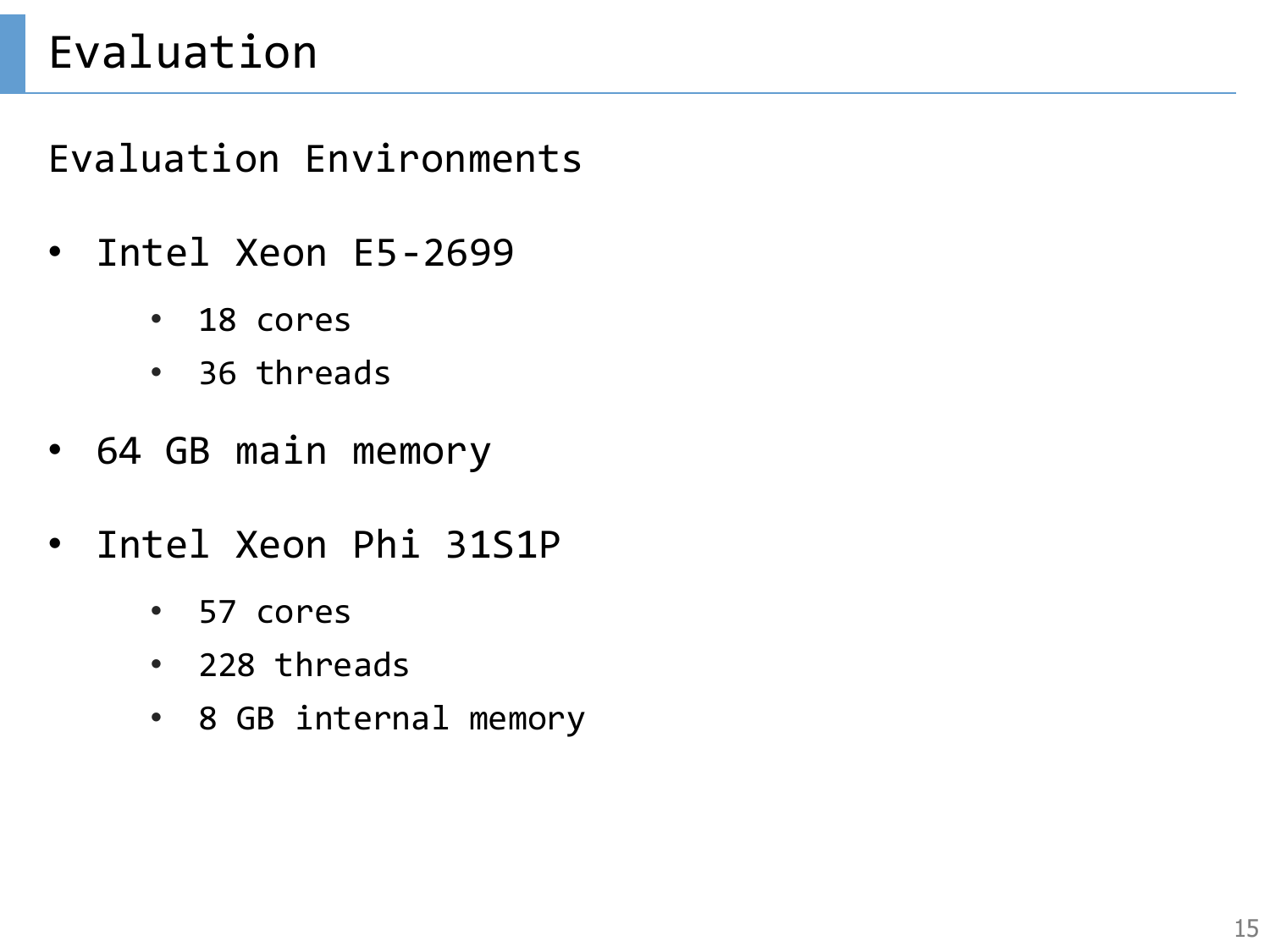## Evaluation

Performance comparison of NAS Parallel Benchmark

• It shows better performance with FLSCHED

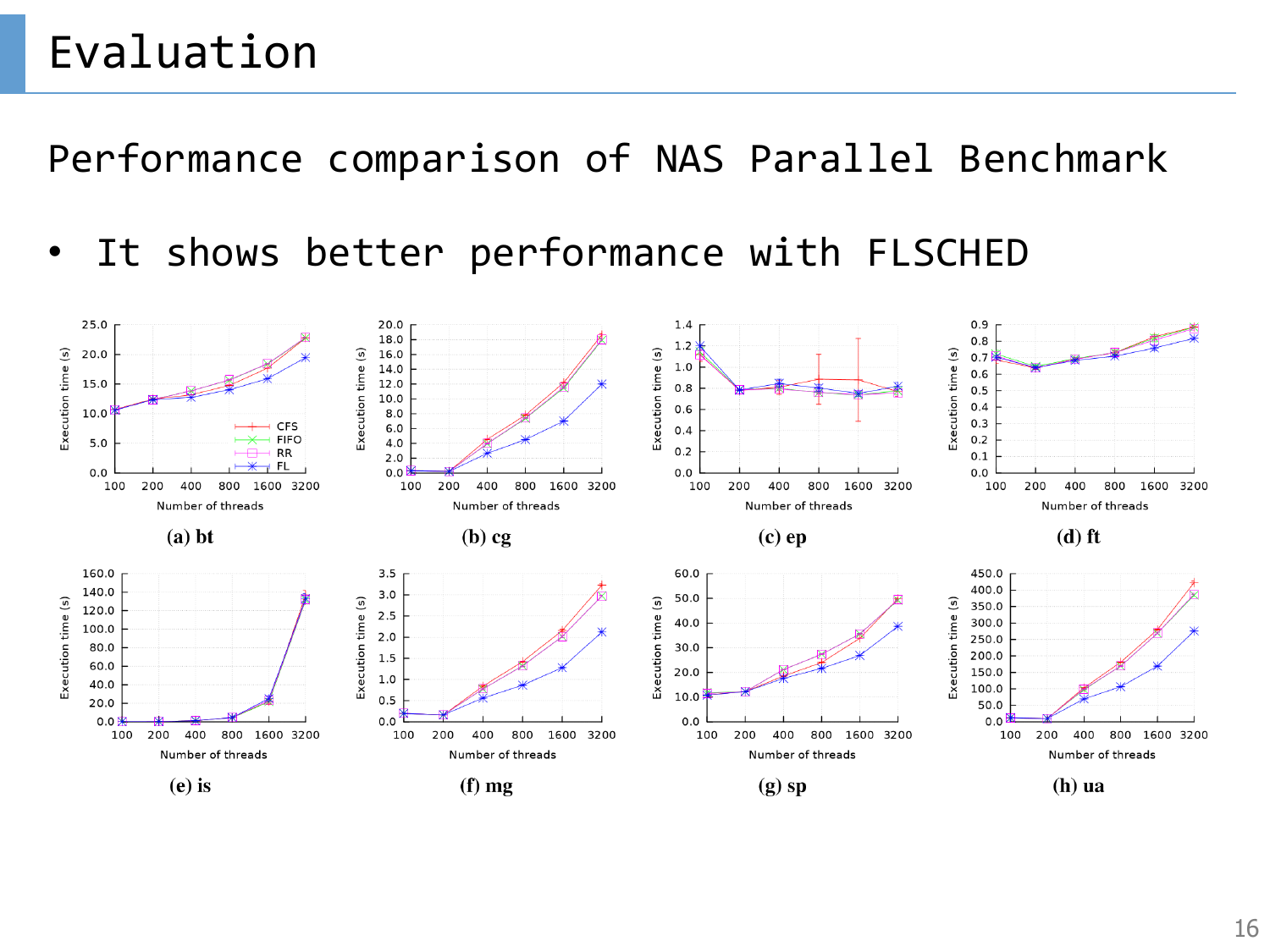Performance comparison of NAS Parallel Benchmark

• Execution time of spinlock while executing NPB

| <b>NPB</b> program | $CFS(\%)$ | FIFO $(\% )$ | $RR(\%)$ | FLSCHED $(\% )$ |
|--------------------|-----------|--------------|----------|-----------------|
| bt                 | 7.29      | 8.53         | 8.60     | 3.05            |
| cg                 | 10.73     | 13.61        | 12.93    | 4.11            |
| ep                 | 0.97      | 0.89         | 0.91     | 1.10            |
| ft                 | 5.34      | 5.25         | 5.57     | 4.04            |
| is                 | 0.21      | 0.17         | 0.18     | 0.12            |
| mg                 | 6.84      | 7.30         | 7.15     | 2.85            |
| sp                 | 8.23      | 9.95         | 9.98     | 3.58            |
| <b>ua</b>          | 14.63     | 15.79        | 15.46    | 5.96            |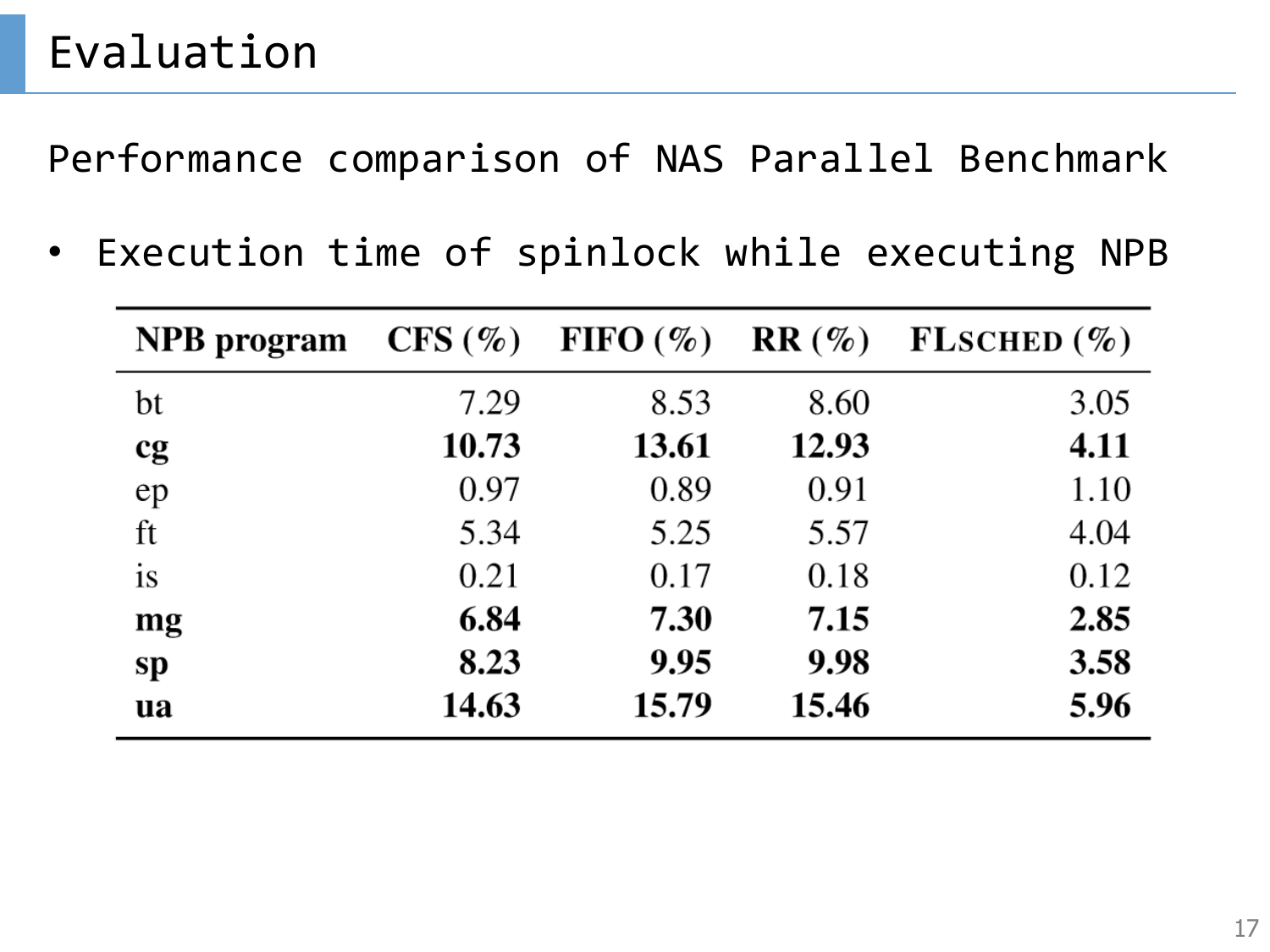## Evaluation

#### Performance comparison of hackbench

Execution time and number of context switches

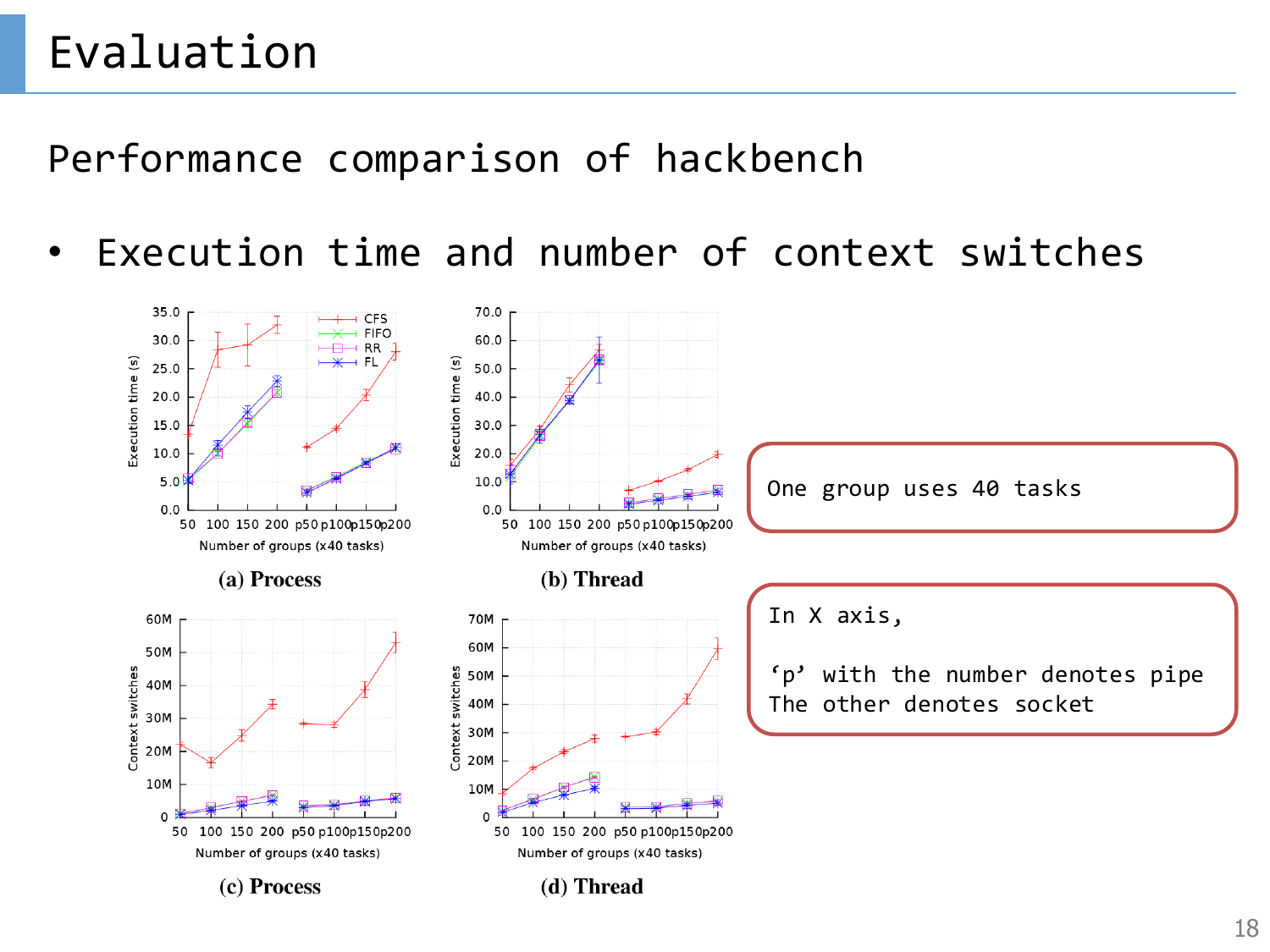#### Performance comparison of hackbench

• Execution count and time of scheduler functions

| <b>Scheduler functions</b> | <b>CFS</b>    |                   | <b>FLSCHED</b> |                   | Normalized ratio |
|----------------------------|---------------|-------------------|----------------|-------------------|------------------|
|                            | Count         | Average time (ns) | Count          | Average time (ns) | (Average time)   |
| check_preempt              | 42,184,784    | 5,058             | 3,202          | 917               | 0.18             |
| dequeue_task               | 42,476,857    | 19,008            | 10,646         | 3,636             | 0.19             |
| enqueue_task               | 42,479,016    | 17,314            | 10,792         | 4,169             | 0.24             |
| pick_next_task             | 66,951,729    | 5,261             | 5,532,392      | 1,937             | 0.37             |
| pre_schedule               |               |                   | 10,646         | 718               |                  |
| put_prev_task              | 66,503,232    | 6,185             | 10,647         | 1,138             | 0.18             |
| select_task_rq             | 42,426,871    | 10,837            | 8,031          | 2,549             | 0.24             |
| set_cpus_allowed           |               |                   |                | 2,997             |                  |
| task_tick                  | 906,640       | 13,131            | 112            | 1,042             | 0.08             |
| task_waking                | 42,418,867    | 2,290             | 10,792         |                   | 0.00             |
| update_curr                | 342, 354, 453 |                   |                |                   | 0.00             |

Total Execution Time: CFS: 28.037s FLSCHED: 11.102s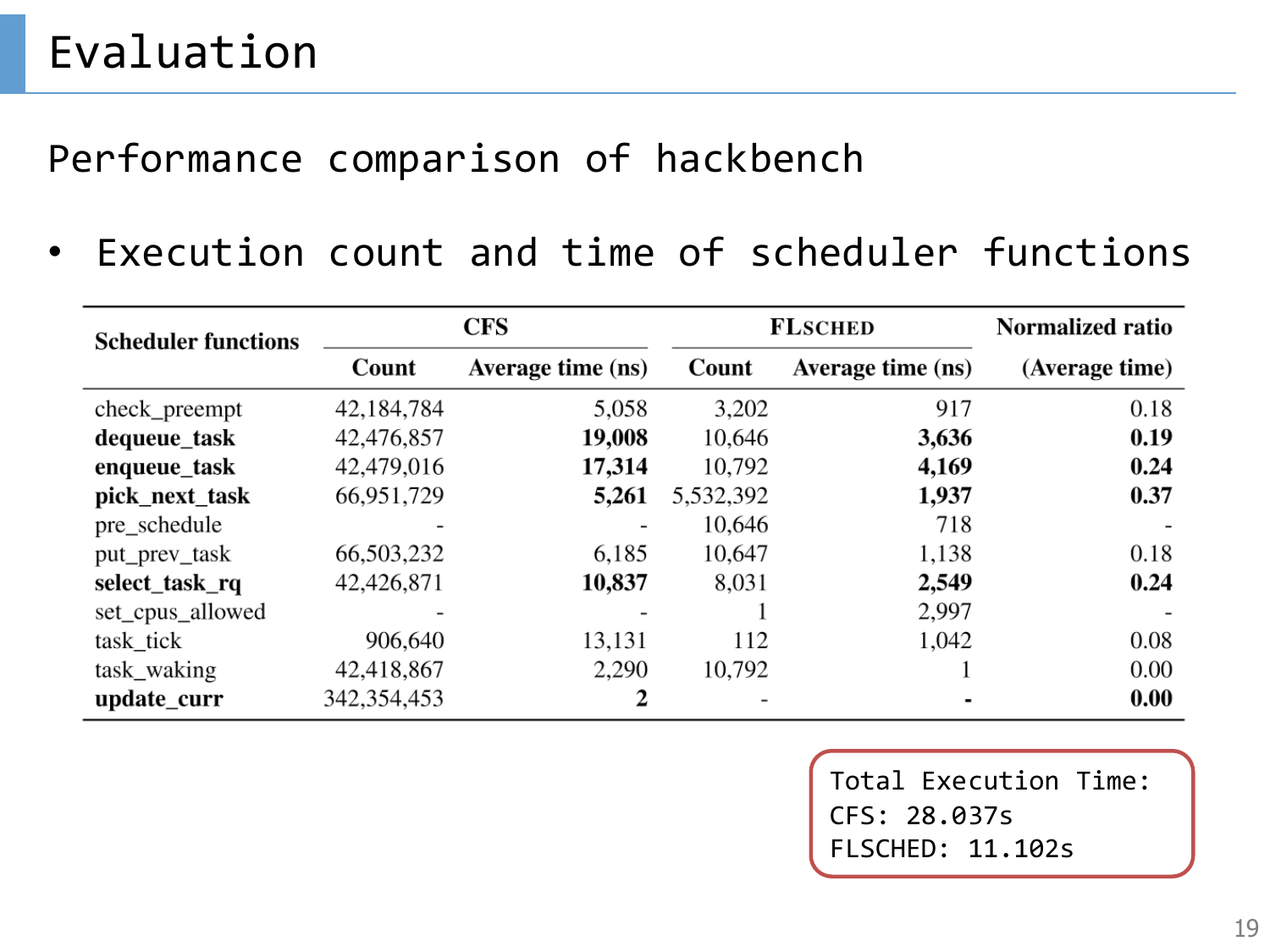# Conclusion

#### FLSCHED

- Feather-Like Scheduler
	- Designed for manycore processors like Intel Xeon Phi
	- Lockless design
	- Minimizing the number of context switches
- FLSCHED shows better performance than CFS up to
	- 1.73x for HPC applications
	- 3.12x for micro-benchmarks